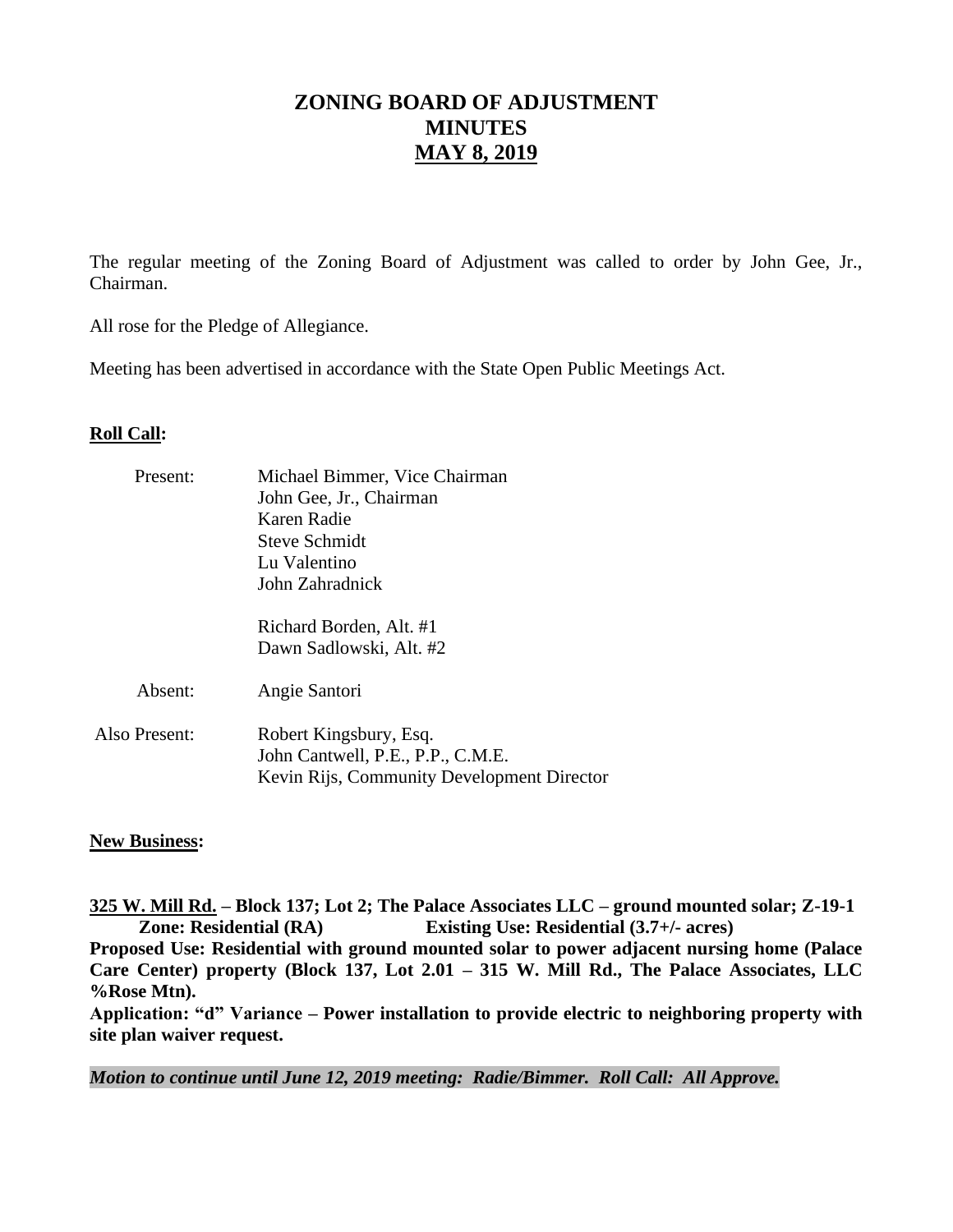**ZONING BOARD OF ADJUSTMENT MINUTES MAY 8, 2019 Page 2**

**630 Alexander Ave. – Block 141.01; Lot 6; Mancon Enterprises LLC; Z-19-5 Zone: Business Development (BD)**

**Application: "d" Variance – to allow Construction Company storage yard (vehicles and construction equipment).** 

*Motion to continue until June 12, 2019 meeting: Schmidt/Borden. Roll Call: All Approve.*

**49 Collins Rd. – Block 1.04; Lot 5.01; Nicholas Sousa; Z-19-7 Zone: Residential-1 Existing Use: Single-Family Home Application: "d" Variance & Bulk Variance – to allow Home Business Landscape Company (vehicles and equipment) to be parked and stored onsite. Construction of a 30'x 40'detached garage for personal and landscape company use. Permitted: Private garage 32'x 24'.**

Richard Roy, Esq., Comegno Law Group P.C. Nicholas Sousa sworn in by Attorney Kingsbury.

Mr. Sousa requesting permission to construct a 30' X 40' X 22' pole barn to store vehicle and outdoor equipment; trailers to be stored on outside right of pole barn. Equipment will be stored either in the pole barn or on the trailer. Currently has four trailers; may increase to six. Mr. Sousa lives at the property with his mother. Copies of Google map, survey, and photo of pole barn distributed to Board. Plans to install a 6' white vinyl fence along the side property line; there is an existing fence along the back. Two sides and rear of property are either Township land or Township park which would be an existing buffer. No customers at site; all business is done at customers' locations. Mr. Sousa does not anticipate any drainage issues; if any issues occur, he will work with Kevin Rijs to rectify. Plans to have minimal lighting outside door (down-lighting only); if any issues occur, they will be rectified. No proposed signage. Utilities in pole barn: electric; possibly water at sometime in the future. Three employees, including Mr. Sousa; hours: 7:30 AM – Dusk. No specific landscaping proposed. No sidewalk in front of property; is requesting a waiver regarding installation of a sidewalk/curb. Discussion regarding sidewalk waiver.

Report by Mr. Cantwell. Request for positive/negative criteria. *Will allow for business to stay in Maple Shade close to residence; no detriment.* Off-street parking requirements discussed. *Parking issue resolved; there is sufficient parking.*No cuttings, etc. will be stored on site. Where does runoff from garage roof drain to? *Middle of his yard.Runoff will not be directed to neighbor's property. If water does drain on to neighbor's property, issue will be corrected.* 

**Board:** Questions regarding possible buffering (shrubs/evergreens) at neighbor's sight-line, removal of trees, parking, curbs/sidewalks (in lieu of waiver, Council requests sum of money equal to value of curb and/or sidewalkbe deposited with Township). Mr. Rijs commented that DOT announced awarding of a grant to do resurfacing on this section of road (does not know if it includes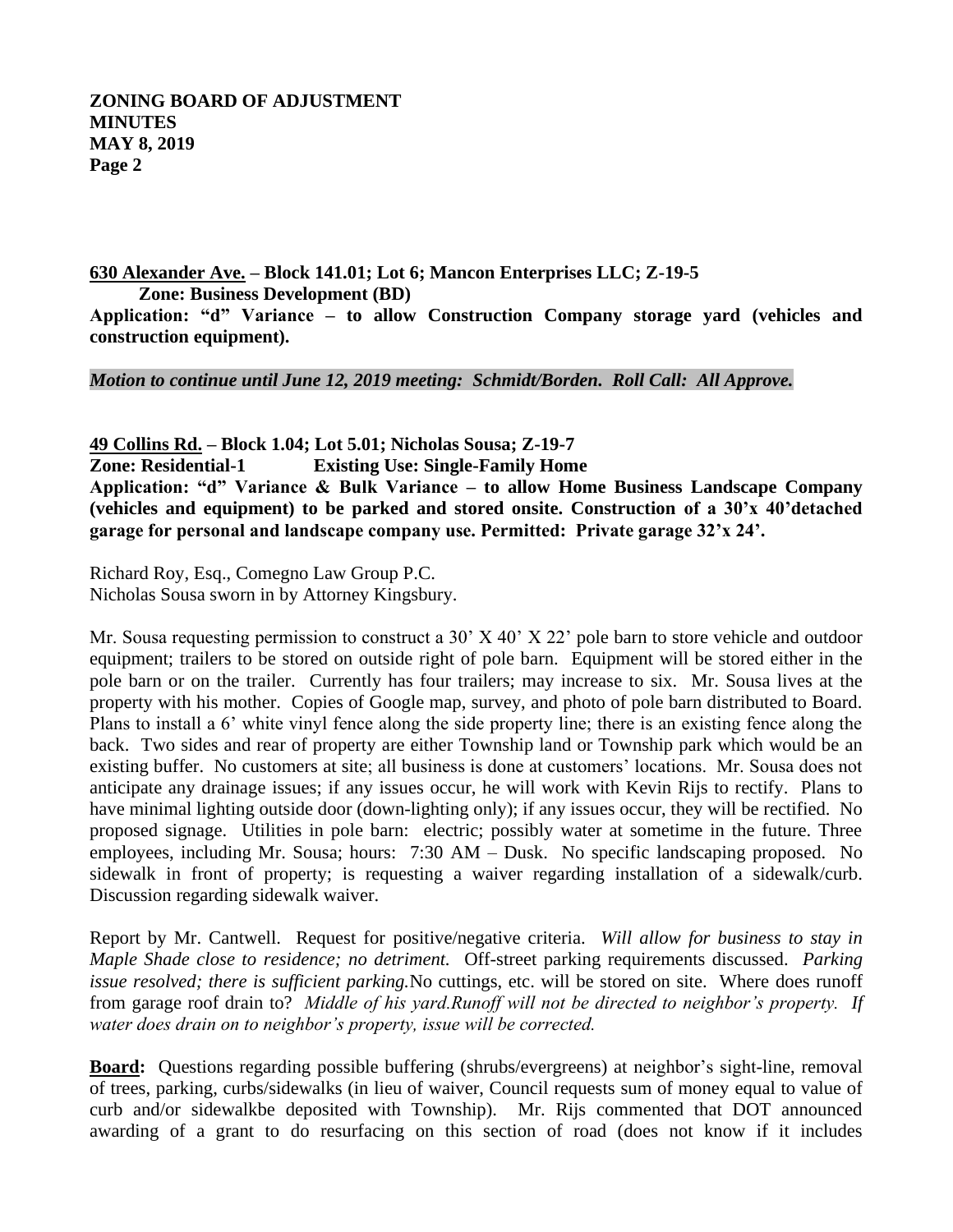# sidewalk/curbing). **ZONING BOARD OF ADJUSTMENT MINUTES MAY 8, 2019 Page 3**

Chairman Gee suggested that Board not approve the waiver and allow the applicant a certain timeframe to install sidewalk; at that time, the applicant will check with Township Engineer. Mr. Borden suggested a 3-year timeframe.

So there is an accurate record in Community Development office, Mr. Cantwell suggested plan be submitted showing exactly what will be done  $-e.g.,$  how many trees will be planted, where the fence is, width of driveway. Mr. Rijs agreed to a mark-up survey.

## **Public:** None.

Motion to include: Should there be drainage off building into neighboring property, applicant will correct; parking only on stone area for trailers and vehicles; curb/sidewalk will not be waived, but a time limit will be placed by person making motion; no parking (except for personal vehicles) to the curbside of fence to be installed; vegetation buffering to the left side of property (sight triangle from neighbor to proposed structure); mark-up survey to be given to Mr. Rijs; no human habitation; no occupancy for another business.

Motion to Approve: Borden (timetable – 3 years before sidewalk/curb have to be installed)/Bimmer. Roll Call: All Approve.

## **Old Business:** None.

## **Minutes:**

April 10, 2019 Motion to Approve: Gee/Bimmer. All In Favor.

#### **Miscellaneous:**

#### **Reports:**

## **Solicitor – Resolutions:**

**2019-ZB-8: 300 S. Lenola Rd. – Block 189; Lot 4.04 (Kingsway Plaza); Stephanie Weinstein (Hot Yoga); Z-19-8** Motion to Approve: Bimmer/Borden. Roll Call: All Approve.